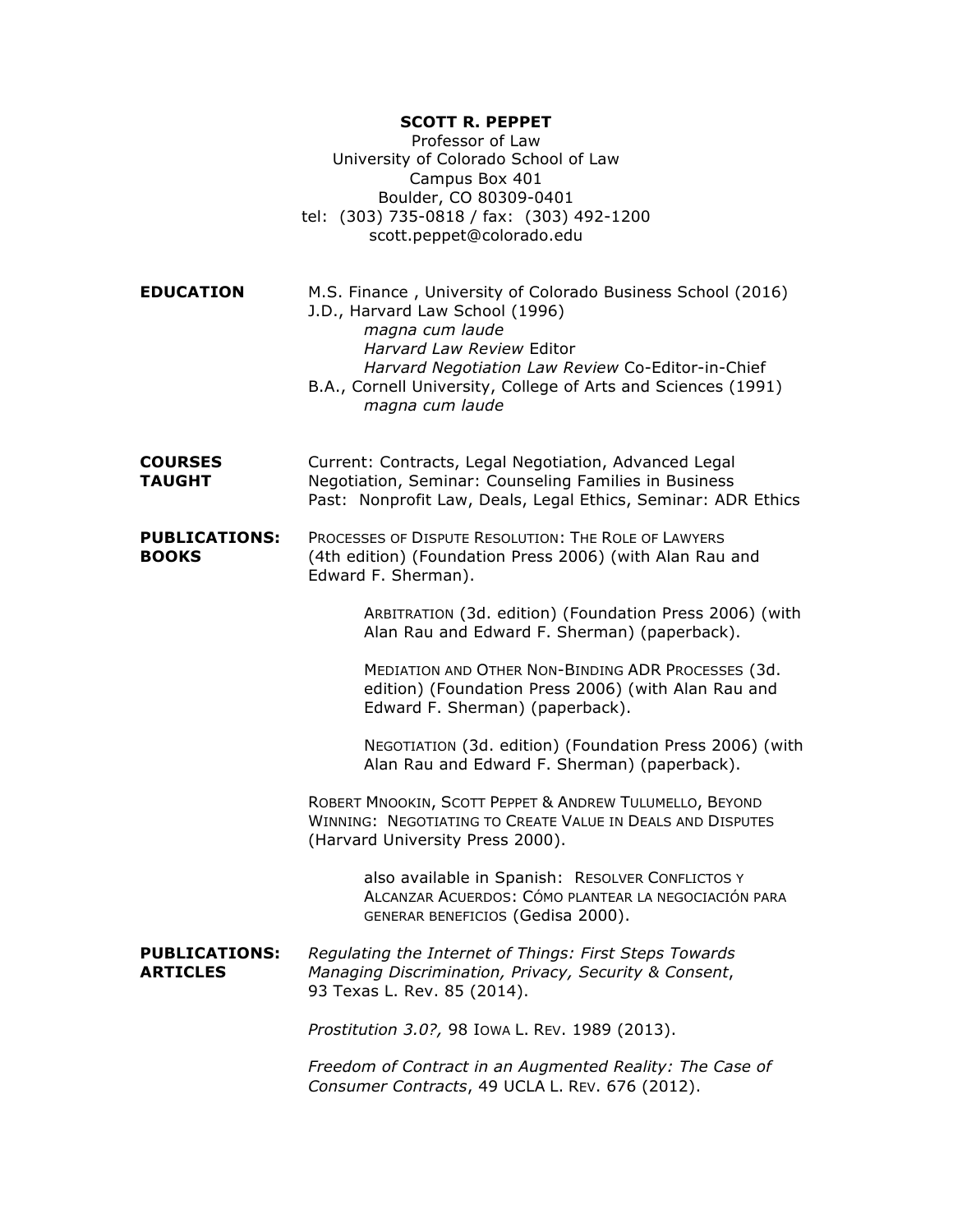*Privacy and the Personal Prospectus: Should We Introduce Privacy Agents or Regulate Privacy Intermediaries?*, 97 IOWA L. REV. BULL. 77 (2012).

*Unraveling Privacy: The Personal Prospectus and the Threat of a Full Disclosure Future*, 105 NORTHWESTERN UNIV. L. REV. 1153 (2011).

*Smart Mortgages, Privacy and The Regulatory Possibility of Infomediation Trustees* (work in progress).

*The Ethics of Collaborative Law*, 2008 J. DISP. RESOL. 131 (2008).

*Updating Our Understanding of the Role of Lawyers: Lessons from MasterCard*, 12 HARV. NEGOT. L. REV. 175 (2007).

*Lawyers' Bargaining Ethics, Contract, and Collaboration: The End of the Legal Profession and the Beginning of Professional Pluralism,* 90 IOWA LAW REVIEW (2005).

*ADR Ethics: Enlarging the Canon*, 54 JOURNAL OF LEGAL EDUCATION 72 (March 2004).

*Action Science and Negotiation*, 87 MARQUETTE LAW REVIEW 638 (2004) (with Michael Moffitt).

*Contract Formation In Imperfect Markets: Should We Use Mediators in Deals?,* 19 OHIO STATE JOURNAL ON DISPUTE RESOLUTION 283 (February 2004) (awarded the CPR Institute's 2004 Professional Articles Award for best published article on dispute resolution).

*Contractarian Economics and Mediation Ethics: The Case for Customizing Neutrality Through Contingent Fee Mediation,* 82 TEXAS LAW REVIEW 227 (December 2003).

*Can Saints Negotiate? A Brief Introduction to the Problems of Perfect Ethics in Bargaining*, 7 HARVARD NEGOTIATION LAW REVIEW 83 (Summer 2002) (excerpted in Menkel-Meadow and Wheeler, WHAT'S FAIR: ETHICS FOR NEGOTIATORS (2004)).

*Teaching Negotiation Using Web-Based Streaming Video*, NEGOTIATION JOURNAL 271 (July, 2002).

*The Tension Between Empathy and Assertiveness*, 12 NEGOTIATION JOURNAL 217 (1996) (with Robert Mnookin and Andrew Tulumello).

Note, *In-Kind Class Action Settlements*, 109 HARVARD LAW REVIEW 810 (1996).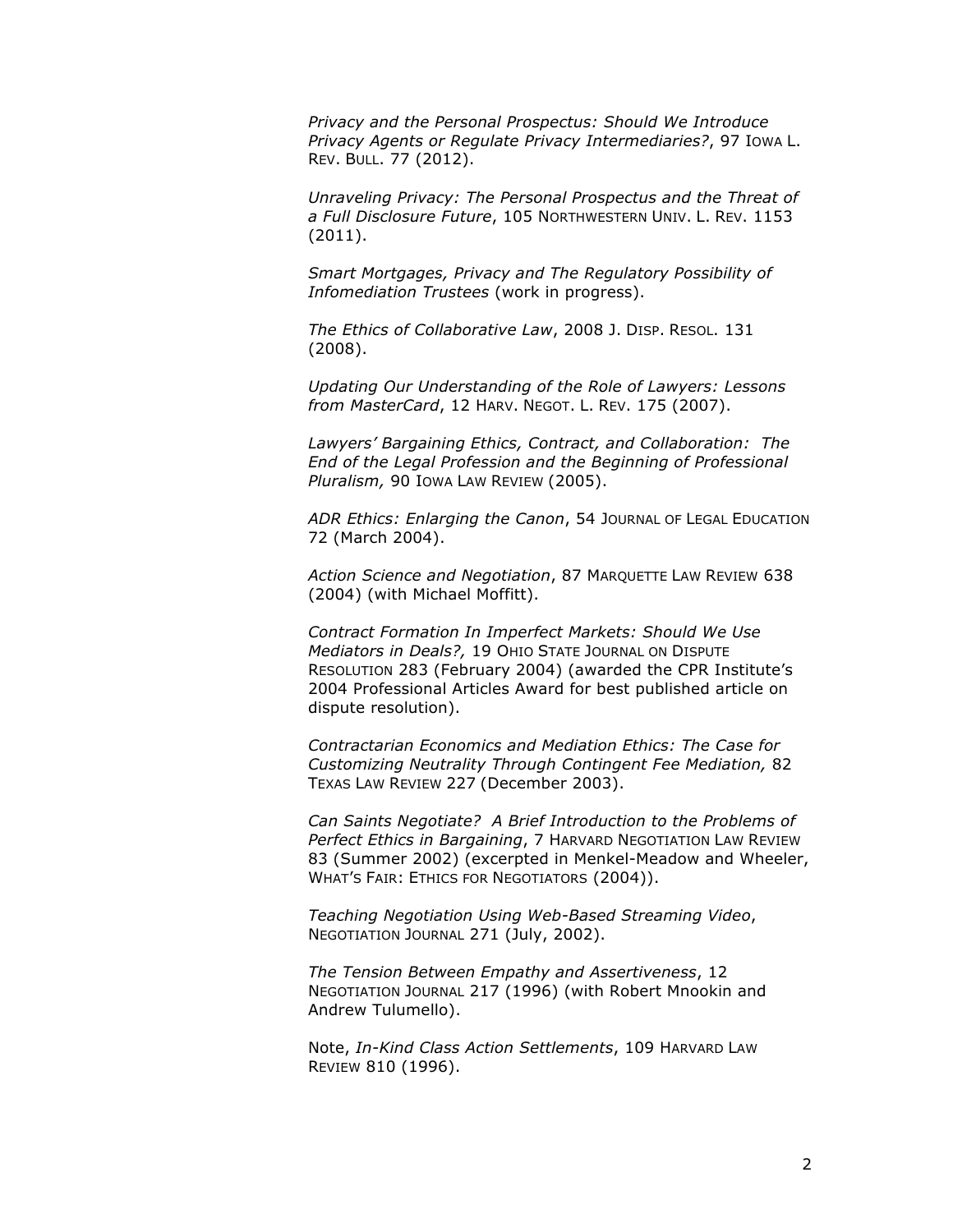## **PUBLICATIONS:** *Transferring the Family Business*, in Mediation for Estate **BOOK CHAPTERS** Planners: Managing Family Conflict (Gary, ed., 2016).

*What If Everything Reveals Everything?*, in BIG DATA IS NOT A MONOLITH (MIT Press, 2016) (with Paul Ohm).

*Learning How To Learn to Negotiate: An Action Science Perspective*, in THE NEGOTIATION HANDBOOK (2d ed.) (2016) (revised from the first edition version, 2006).

*Negotiating Agency*, in THE HANDBOOK OF DISPUTE RESOLUTION (Moffitt and Bordone, eds., 2005).

*Building Consensus for Change within a Major Corporation: The Case of Levi Strauss & Co.* in THE CONSENSUS BUILDING HANDBOOK (Susskind et al., eds. 1999) (with Judy Mares-Dixon and Julie A. McKay).

# **PUBLICATIONS:** *The (New) Ethics of Collaborative Law*, 14 DISP. RESOL. MAG. 23 **OTHER** (Winter 2008).

*Colorado Ethics Opinion 115: Next Steps for Colorado's Collaborative Lawyers*, COLORADO LAWyer 37 (September 2007).

*Transactional Mediation: Why Don't We Use Mediators in Deals?* COLORADO LAWYER (September 2003).

*Hard-Bargaining and Over-Lawyering: Common Pitfalls in Constructing a Deal*, 18 ALTERNATIVES 173 (2000) (with Robert Mnookin and Andrew Tulumello).

## **AWARDS &** 2013 Jules Milstein Faculty Scholarship Award for article titled **HONORS** *Unraveling Privacy: The Personal Prospectus and the Threat of a Full Disclosure Future*.

2010 Invited to present the annual Scott Lecture.

2004 CPR Institute for Dispute Resolution Award for best Professional Article on Dispute Resolution, for article titled *Contract Formation in Imperfect Markets*.

Selection for participation in the Stanford/Yale Junior Faculty Forum, for article titled *Contract Formation in Imperfect* Markets, June, 2003.

The University of Colorado School of Law's 2002 Excellence in Teaching Award, Spring 2002.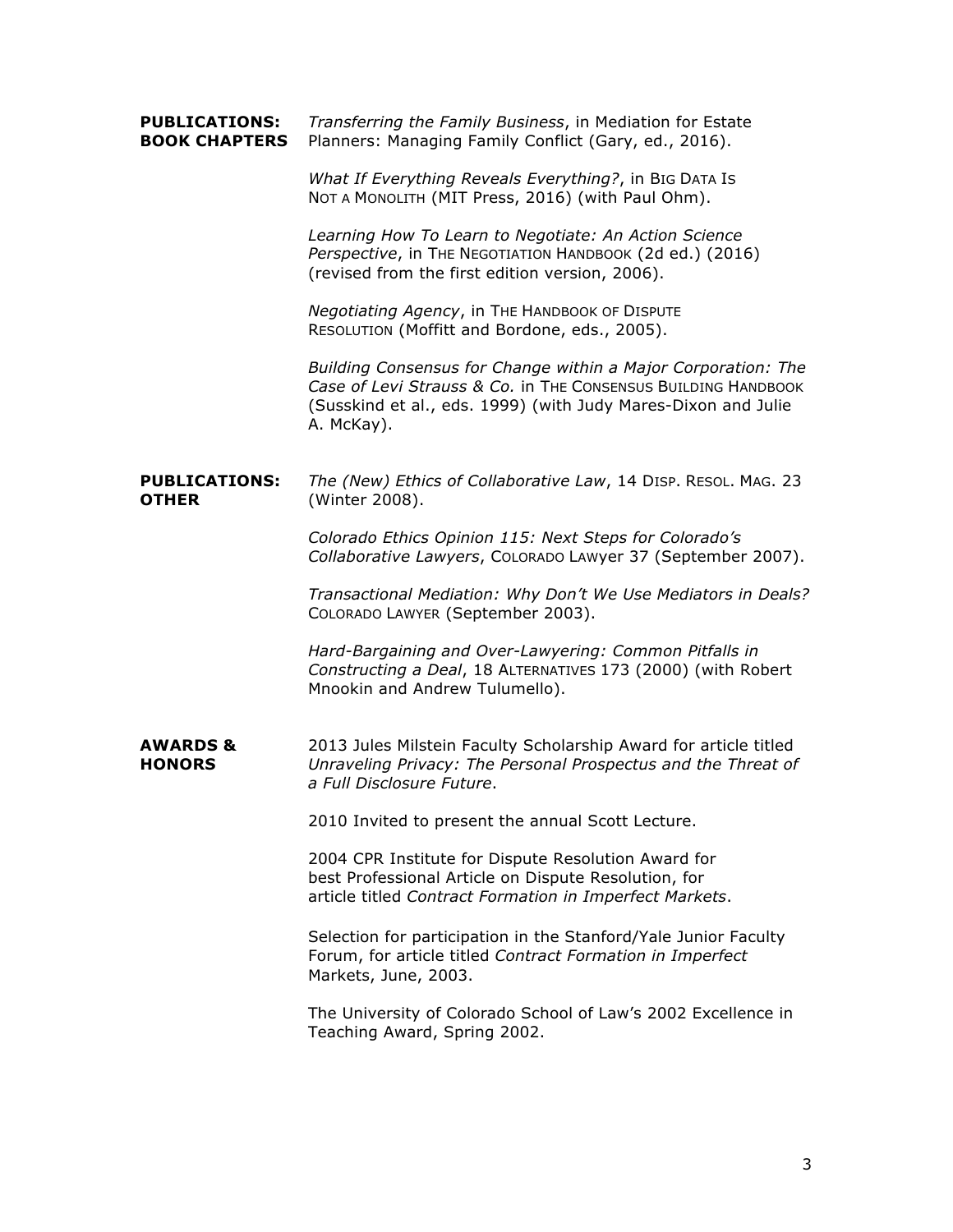2000 CPR Institute for Dispute Resolution Book Award for *Beyond Winning: Negotiating to Create Value in Deals and Disputes.*

| <b>RELEVANT</b><br><b>SERVICE</b> |      | Law School Committee Service:                                                                                                                                                                                                                      |  |
|-----------------------------------|------|----------------------------------------------------------------------------------------------------------------------------------------------------------------------------------------------------------------------------------------------------|--|
|                                   | 2016 | <b>Admissions Committee</b>                                                                                                                                                                                                                        |  |
|                                   |      | 2015 Sabbatical                                                                                                                                                                                                                                    |  |
|                                   | 2014 | Appointments Committee (Chair); Policy, Budget and<br>Management Committee                                                                                                                                                                         |  |
|                                   | 2013 | Appointments Committee (Chair); Policy, Budget and<br>Management Committee                                                                                                                                                                         |  |
|                                   | 2012 | Appointments Committee                                                                                                                                                                                                                             |  |
|                                   | 2011 | Appointments Committee                                                                                                                                                                                                                             |  |
|                                   | 2010 | Policy, Budget and Management Committee                                                                                                                                                                                                            |  |
|                                   | 2009 | Appointments Committee (Chair); Policy, Budget and<br>Management Committee                                                                                                                                                                         |  |
|                                   | 2008 | Sabbatical                                                                                                                                                                                                                                         |  |
|                                   | 2007 | Technology Committee; Appointments Committee                                                                                                                                                                                                       |  |
|                                   | 2006 | Technology Committee (Chair)                                                                                                                                                                                                                       |  |
|                                   | 2005 | Policy, Budget and Management Committee;<br>Appointments Committee; Technology Committee<br>(Chair); Student Fee Committee; Building Committee                                                                                                     |  |
|                                   | 2004 | Policy, Budget and Management Committee; Technology<br>Committee (Chair); Student Fee Committee; Law<br>Review Advisor                                                                                                                             |  |
|                                   | 2003 | Ways and Means Committee; Building Committee; Law<br>Review Advisor; Faculty Campaign Committee; DATC<br>Search Committee; Web Development Committee;<br>Student Fee Committee; Technology Committee (Chair);<br><b>Academic Affairs Committee</b> |  |
|                                   | 2002 | Ways and Means Committee; Building Committee; Law<br>Review Advisor; Secretary                                                                                                                                                                     |  |
|                                   | 2001 | Building Committee; Academic and Student Affairs<br>Committee; Law Review Advisor; Secretary                                                                                                                                                       |  |